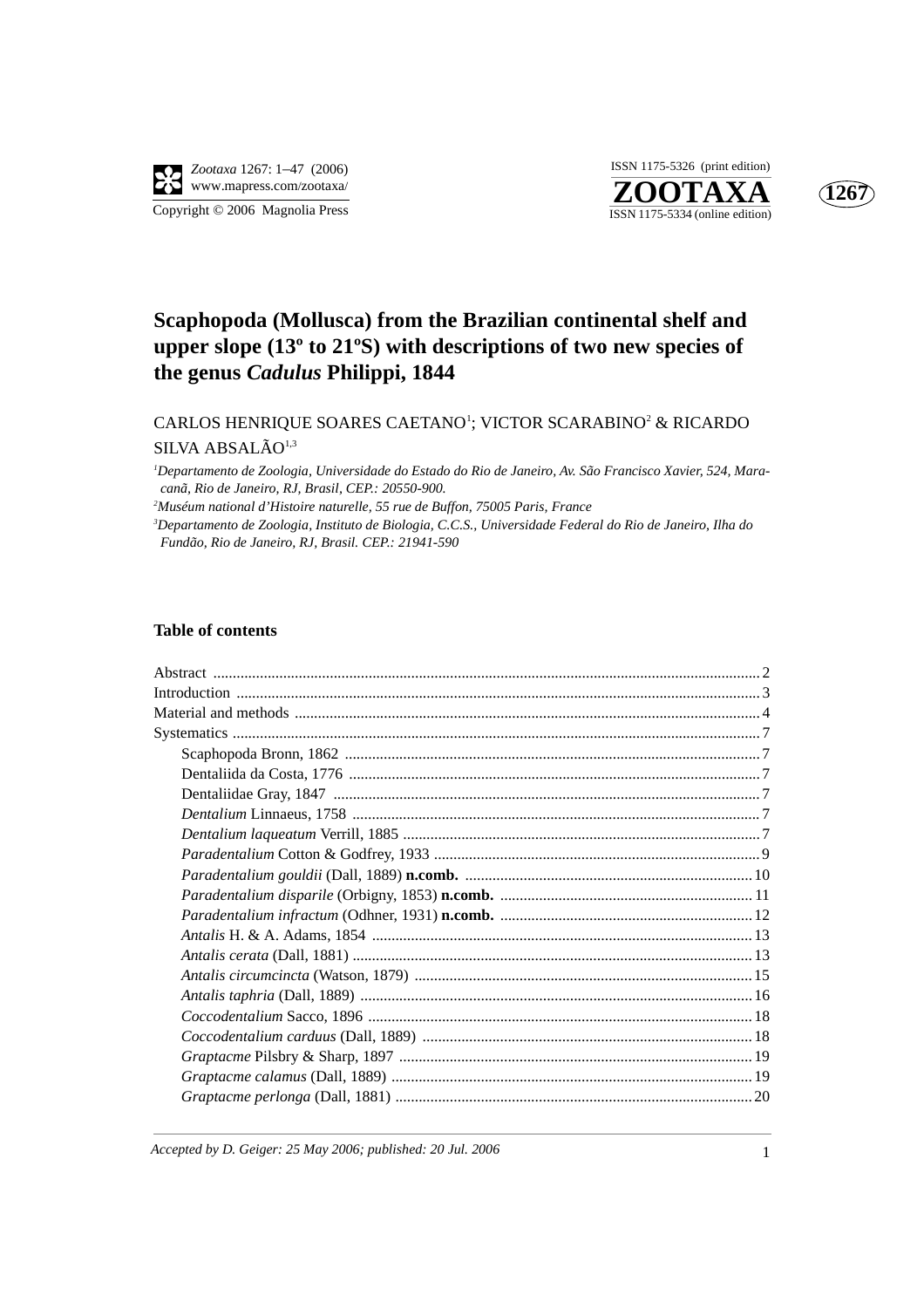| ZOOTAXA                |  |
|------------------------|--|
| $\langle 1267 \rangle$ |  |
|                        |  |
|                        |  |
|                        |  |
|                        |  |
|                        |  |
|                        |  |
|                        |  |
|                        |  |
|                        |  |
|                        |  |
|                        |  |
|                        |  |
|                        |  |
|                        |  |
|                        |  |
|                        |  |
|                        |  |
|                        |  |
|                        |  |
|                        |  |
|                        |  |
|                        |  |
|                        |  |
|                        |  |
|                        |  |
|                        |  |
|                        |  |
|                        |  |
|                        |  |
|                        |  |
|                        |  |

## **Abstract**

Twenty six species of Scaphopoda, included in 12 genera and five families were identified. Within these, *Fustiaria stenoschiza* (Pilsbry & Sharp, 1897), *Gadila pocula* **n.comb.** (Dall, 1889); *G. simpsoni* **n.comb.** (Henderson, 1920) and *G. pandionis* (Verril & Smith *in* Verril, 1880) are recorded for the first time for Brazil and two new species of the genus *Cadulus* are here described. Besides that, six species previously recorded from north and northeast Brazil have their geographical range expanded southward: *Antalis circumcincta* (Watson, 1879), *Episiphon didymum* (Watson, 1879), *Ep. sowerbyi* (Guilding, 1834), *Entalina platamodes* (Watson, 1879), *Gadila dominguensis* (Orbigny, 1853) and *Compressidens pressum* (Pilsbry & Sharp, 1897). In the other hand, *Paradentalium infractum* **n.comb.** (Odhner, 1931) has its geographical distribution extended